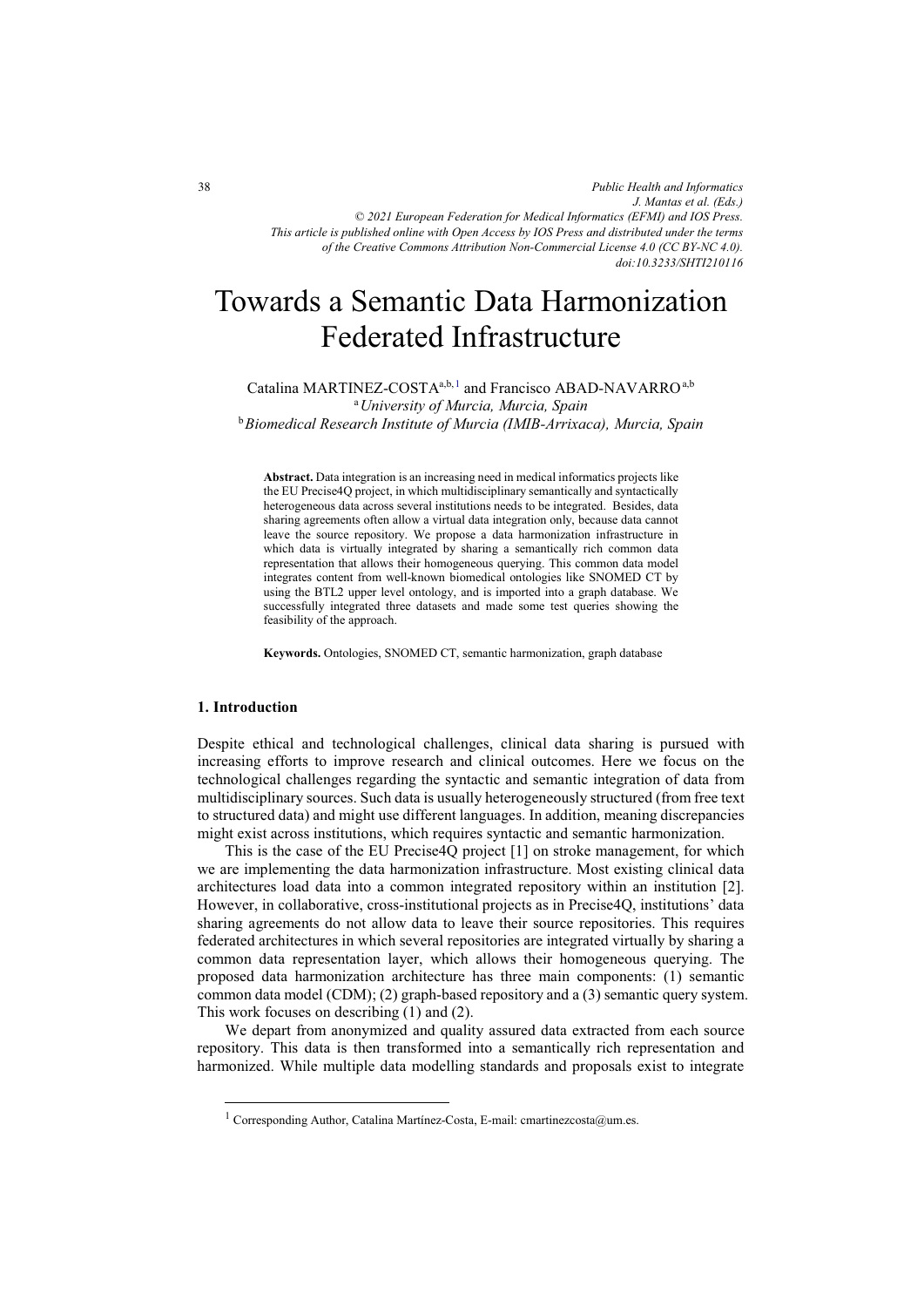and share data, they still fail in providing semantically rich representations [3]. The semantic CDM proposed integrates content from well-known biomedical ontologies like SNOMED CT (SCT) by using a biomedical top-level ontology. The CDM is agnostic to existing clinical modelling representations (e.g. i2b2, OMOP CDM, HL7 FHIR, etc.) and can be extended to represent specific data modelling use cases in a standardized way.

The model consists of a collection of OWL ontologies [4], which are imported into a graph database as a labelled property graph (LPG) for performance reasons.

In the following we describe the main components of the semantic data harmonization infrastructure and the modelling and integration of some data samples into the semantic repository.

### **2. Materials and Methods**

#### *2.1. Semantic Common data model*

The integration of heterogeneous data requires of a common data model (CDM) to provide a uniform and unambiguous representation. Semantic integration is the highest integration level and aims to preserve "the detail, uncertainty, and above all the context of the data involved" [5]. Nowadays the vast majority of CDMs are not able to provide this level of data integration. Examples of CDMs for clinical data are openEHR RM [6], HL7 FHIR resources [7] or the OMOP CDM [8] from the OHDSI community. In the past years, efforts have been made to improve their semantic capabilities.

Current semantic integration approaches are based on ontologies. As mentioned in [3], well-designed ontologies, which focus on logical consistency and represent concepts within a hierarchy are useful for the creation of clinical data representations that are semantically rich, unambiguous, and not dependent on specific CDMs.

The proposed ontology infrastructure follows the semantic harmonization principles from Cunningham et al. [9]. It uses the axiomatically rich top-level ontology BTL2 [10] as reference harmonization framework to allow the unambiguous integration of domainspecific knowledge. The CDM is agnostic to existing clinical data modelling specifications and includes both information (e.g. temporal context, provenance, etc.) and clinical domain concepts (e.g. "stroke", "obesity", etc.). SNOMED CT [11] is our ontology of choice for clinical domain modelling, given its wide coverage of the biomedical domain and its formalization degree that allows logical inference. For each data modelling use case, a local semantic data model is built, with the domain knowledge and by following CDM constraints. Figure 1 describes the ontology infrastructure.



**Figure 1.** Ontology harmonization infrastructure. In the middle the semantic CDM that uses BTL2 to integrate clinical and information entities [12]. In grey, the partial harmonization of SCT main concepts and attributes with BTL2 [13]. In green SCT modules with use case concepts. At the bottom in blue, local semantic CDMs which comply with the semantic CDM restrictions and include use case domain knowledge.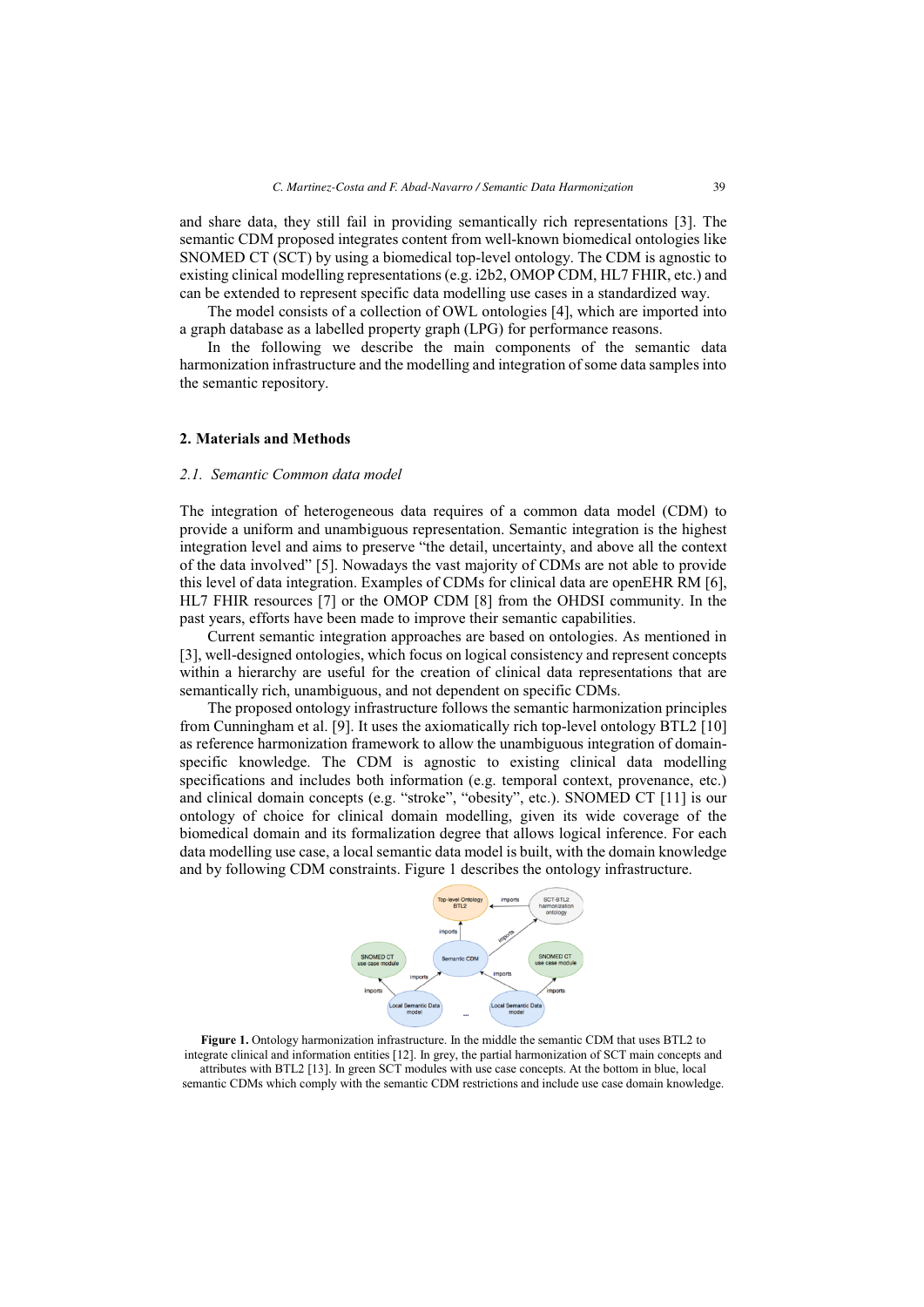The central entity of the CDM is the clinical statement that represents documented medical facts (observation, judgment or assessment about a certain patient aspect) as result of a procedure. Other entities such the subject, the provider of information or the healthcare process provide context to the documented medical fact (see Figure 2).



**Figure 2.** Excerpt of two schemas for clinical statement modelling. Left: a medical fact is described by two concepts describing what is observed and its result respectively. Right: a medical fact is described by one concept which describes the result of the observation / assessment. Classes in blue represent medical domain concepts (e.g. obese clinical finding in SCT as *ClinicalSituation*, weight and body mass assessment procedure in SCT as *HealthcareProcess*). Information entity classes in yellow.

# *2.2. Graph-based database*

Graph databases have gained popularity given their performance with complex and interconnected large amounts of data. There are two main graph models, the W3C standard RDF [14] and Labelled Property Graph (LPG). The RDF model uses <subject,predicate,object> triples while the LPG model consists of nodes, relationships and properties. The RDF model provides some advantages over LPGs as data reasoning. However, its adoption outside the academic field is limited due to performance reasons [15]. We have used the Neo4j database [16], which implements the LPG model and is one of the most used graph databases [17]. In order to get RDF-like advantages and performance from Neo4j:

- 1) For each dataset, a local semantic data model is built by following CDM constraints
- 2) Mappings between data and local semantic data model entities are defined and RDF instances are created accordingly
- 3) Data reasoning infers new statements. Transitivity along concept hierarchies is applied to make for every resource, *rdf:type* together with its superclasses explicit.
- 4) Ontology population into Neo4j by translating OWL/RDF into LPG with Neosemantics [18]. It imports a simplified ontology version in the graph and enables queries with taxonomic reasoning.
- 5) Instance data population into Neo4j with [18] and by following RDF to LPG translation rules [19].

## **3. Results**

The semantic harmonization process (modelling and integration) uses data excerpts from stroke patients at a rehabilitation institute provided as anonymized CSV files.

### *3.1. Data modelling*

For representing data according to the semantic CDM. a local semantic data model is built for each dataset with the specific domain knowledge, supported by domain experts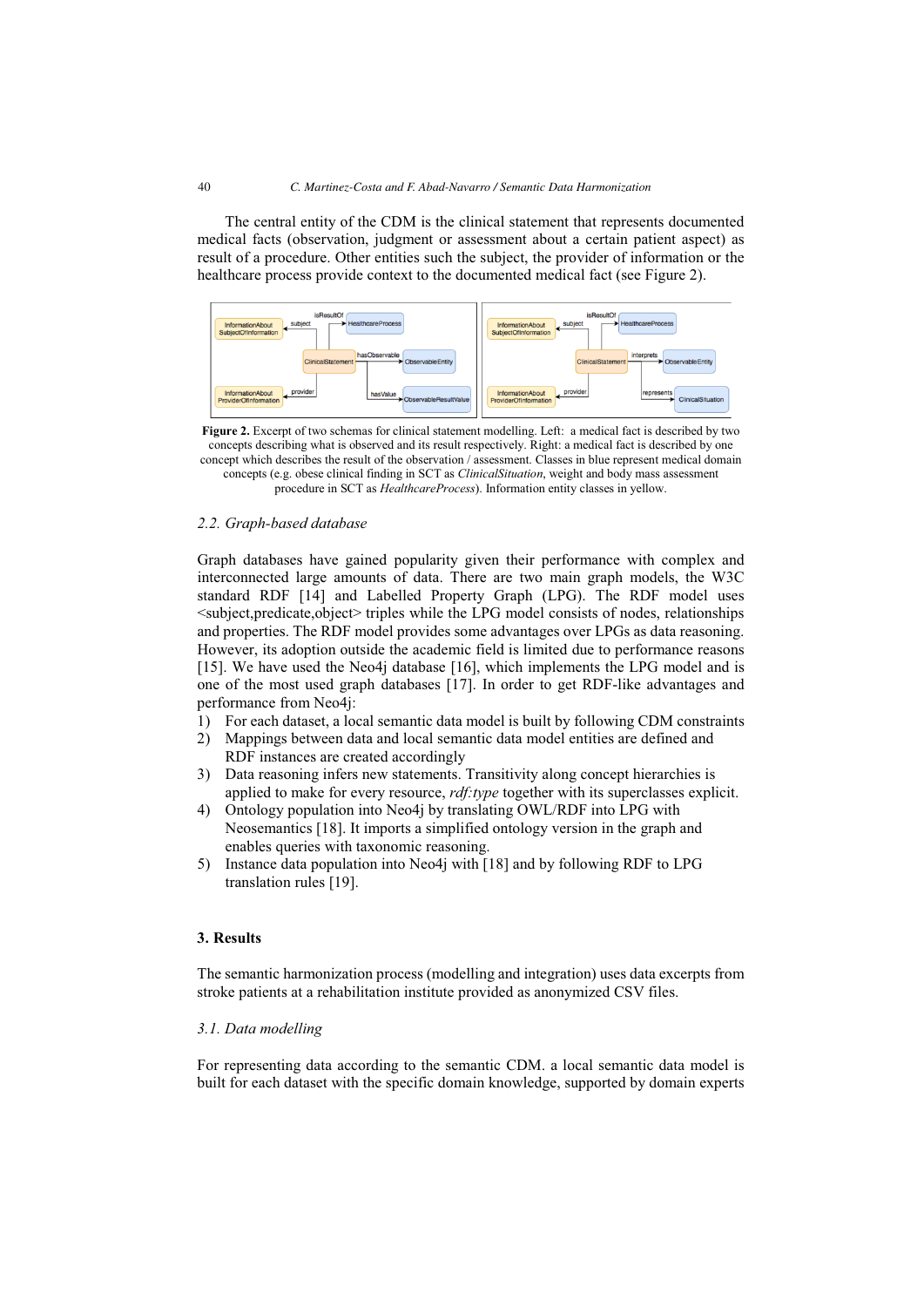and data owners, and following the CDM constraints. Whenever possible, concepts from SCT are used for representing domain knowledge. If no concept exists neither in SCT nor in any other clinical vocabulary (e.g. LOINC, ICD, etc.) a new one is crated as a child concept of an existing one of the local semantic data model. E.g. at one dataset, results from psychometric orientation tests are classified in three types: personal, spatial and temporal orientation. SCT provides only *405017007|Ability to identify person, place, and time (observable entity)|.* Thus, three subconcepts are created and the SCT orientation concept inherits from each one.

There are some complex modelling cases, such as the representation of the patients' age of stroke onset, which could only represented by complex OWL definitions. Aware of possible limitations but in favor of performance and functionality, we decided to encapsulate the entire meaning in a concept similarly as SCT does with concepts like *170092006 | Age when first sat (observable entity)|.* The new concept is placed under the closest standardized one in the ontology. Figure 3 shows an excerpt of the modelling of the result of the Stroop word test according to semantic CDM.



**Figure 3.** Excerpt local semantic data model for representing the result of the cognitive "Stroop word test" according to CDM (see Fig.3 (left)). In blue SCT concepts. In green, literal values to be instantiated

#### *3.2. Data integration*

Once local semantic models are built for each dataset and steps 1) to 5) performed (see section 2.2), they are instantiated and loaded into the graph database. In case datasets have similar data heterogeneously represented, transformation rules informed by domain experts and data owners are implemented and the corresponding data instances created. E.g. body mass index in one dataset vs. obesity  $=$  (yes/no) in another one.

When having distinct datasets about same patients, one of the benefits of the graph-based representation is that all data is represented in one graph and thus, queries including aspects from them can be executed in a more efficient and intuitive way as in a classical relational database. In addition, taxonomic reasoning allows queries to be performed at different granularity levels: E.g. retrieve for all patients whose orientation ability was initially evaluated, the number of orientation tasks they performed in the rehabilitation therapy. This query involves two different datasets and taxonomic reasoning for getting all orientation assessments (see section 3.1).

## **4. Discussion and Conclusion**

A semantic data harmonization infrastructure that can be implemented as a federated architecture has been proposed. It consists of (1) a semantic CDM, (2) a graph-based database and a (3) semantic query system. This work focuses on (1) and (2). For each dataset at a source site, a local semantic data model is built supported by the data experts and following CDM constraints. The semantic CDM includes a collection of